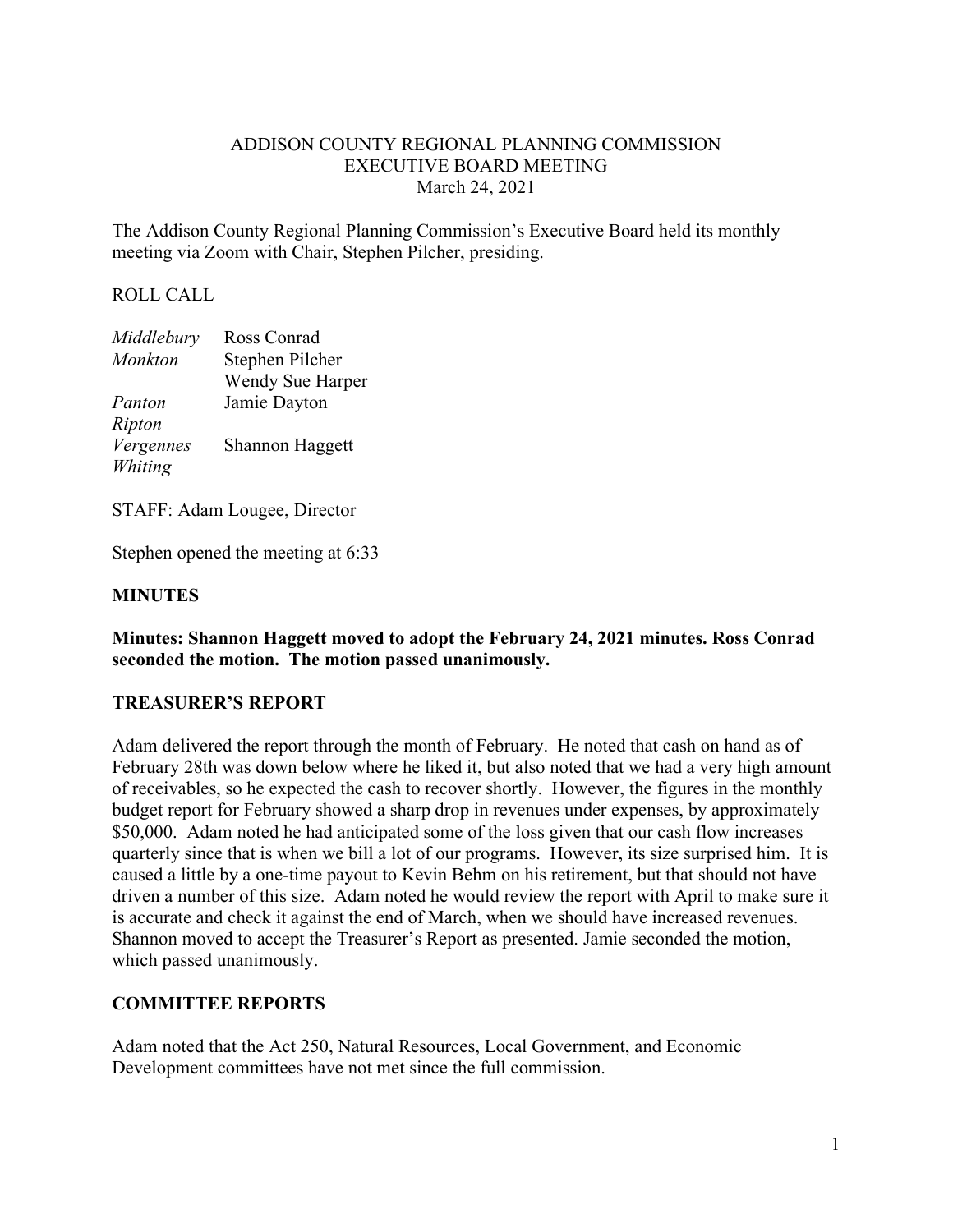Transportation Advisory Committee: Shannon noted the TAC met in March. It received a presentation entitled, "Making Rural Communities Safer for Walkers and Bikers" from Jon Kaplan, it started its project prioritization process and received updates on the State Rail and Aviation Plan from Mike.

Housing Committee: The committee continues to work on the housing plan, has commented on the draft. Katie is compiling the committee's comments into the draft.

# **OLD BUSINESS**

Clean Water Quality Service Provider: Adam noted that ANR has nearly completed its rulemaking process. More importantly for ACRPC, they have started a budgeting process focusing on setting up the organizational structure of the Clean Water Service Providers/Basin Water Quality Councils for each basin. Adam submitted the budget as authorized at the last full commission meeting. He does not expect a response until late May.

Maple Broadband ("ACCUD")**:** Adam noted that ACRPC continues to support ACCUD, Maple Broadband. He also noted that Maple Broadband has an excellent Executive Committee, led by Steve Huffaker of Ferrisburgh. They have been doing a lot of work. They are currently working on choosing an operator and looking for funding. They have signed a Memorandum of Understanding with Waitsfield Champlain Valley Telecom ("WCVT") and are working on negotiating an operating agreement.

EDA/CEDS Project: Adam noted that the EDA CEDS project is underway. EDA has approved the grant application, and ACRPC has received a subcontract from CCRPC. ACRPC will receive about \$27,000 over the next 2 years, over half in this fiscal year. ACRPC has a lot of work in this first quarter. It is in charge of creating the public participation plan. That plan is nearly complete, as is the RFQ the group will release for a consultant to help it conduct outreach to disadvantaged community members. ACRPC intends to work with ACEDC to use this process for economic development planning. Adam expects the Economic Development Committee to start again soon.

Personnel Matters: Adam stated that the staff transitions have been going very well. John has been working since January 4th, understanding Kevin's files and helping revamp ACRPC's technology systems. Similarly, April and Pauline are working well together and making a lot of progress. Pauline continues to work helping April become familiar with our files and systems as she loads 6 months of data into QuickBooks. Adam expects Pauline will retire shortly and that April will migrate payroll to Pay Data and institute a lot of other changes to electronic bookkeeping.

Systems Updates: Adam noted that the website improvements with Scout Digital continue and should be completed by the middle of March. Adam also noted he would be switching to Google Meet instead of Zoom next month as part of our conversion to a Google Suite of tools. We will start work on the telephone system once the website is completed.